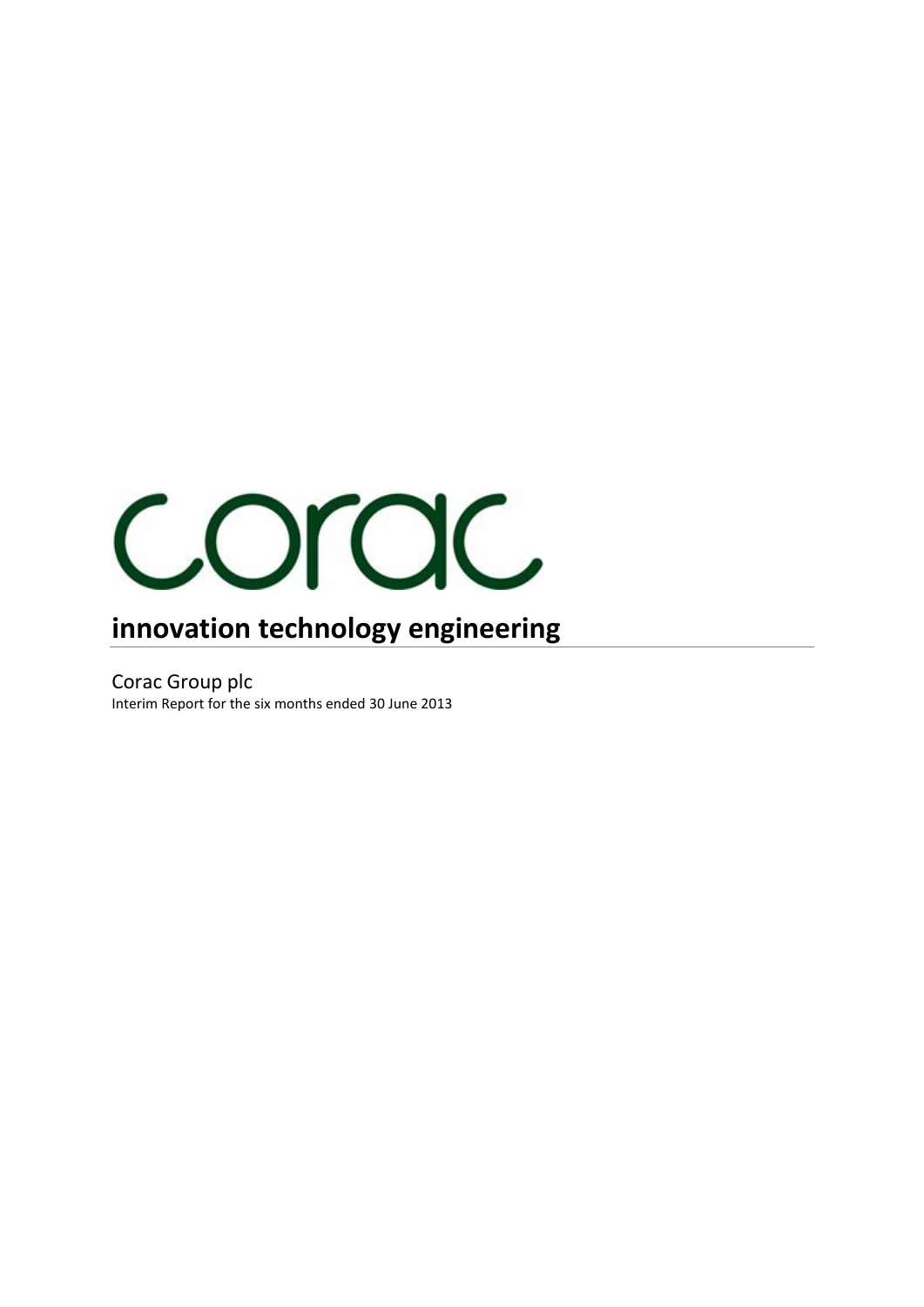## **Contents**

|                                                                  | Page |
|------------------------------------------------------------------|------|
| Highlights                                                       | 1    |
| Chief Executive's Report                                         | 3    |
| Condensed Consolidated Statement of Comprehensive Income         | 7    |
| Condensed Consolidated Statement of Financial Position           | 8    |
| Condensed Consolidated Statement of Changes in Equity            | 9    |
| Condensed Consolidated Statement of Cash Flows                   | 10   |
| Notes to the Condensed Consolidated Interim Financial Statements | 11   |
| Company Information                                              | 15   |

Corac is a UK based group of advanced technology and engineering companies that produces diverse and valuable solutions in compression systems, atmosphere control and heat exchangers for government, energy and industrial users.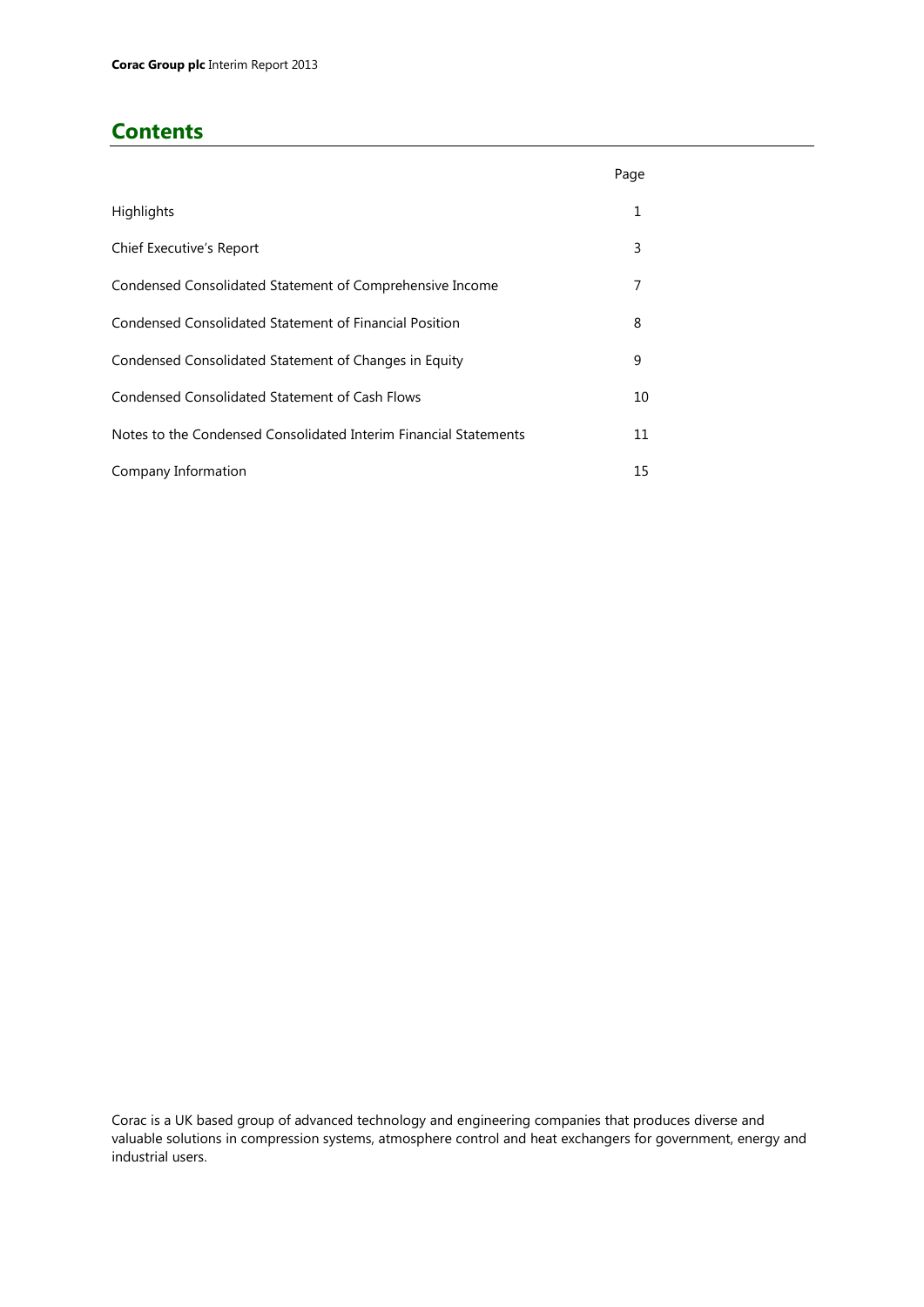## **Highlights**

The Group has made substantial progress during the first half to build a balanced business with increasingly mature and commercial technologies, a growing list of global customers and the capability to deliver long term success. The performance of the business is in line with management expectations for the year.

#### **Group business highlights**

- Strong and growing order book, on track for second half performance and beyond
- Added new global industrial majors to the client base
- Grown a robust sales pipeline through group-wide presence and cross selling
- Strategy of extending geographic presence and supporting key clients across the combined range of Corac Group business capabilities and technologies is now delivering benefits
- Roles of Chief Financial Officer (CFO) and Chief Operating Officer (COO) separated to reflect the increasing breadth of Group business activities both in the UK and overseas,
- Jon Carter appointed CFO on 22 July with Mark Crawford retaining COO role

#### **Atmosphere Control International (ACI)**

- Greater international presence with active negotiations on two Asian submarine programmes
- Strengthened relationships with UK Government agencies to access additional export markets
- New export order in excess of £0.7m for single vessel air purification equipment
- Identified further opportunities for long term supply, support and maintenance contracts
- Opened channels with industrial and defence contractors in the USA for technical and commercial collaboration

#### **Corac Energy Technologies (CET)**

- Breakthrough tests of downhole gas compressor deployed in a partner's live well in Texas
- Major contract signed with BP for offshore compression, extending the reach of developed technologies - successful feasibility study led to initial design order valued at £0.4m as part of total project for first system estimated at £2.5m
- First expander system, to generate renewable energy, delivered to customer for testing in August
- Identified opportunities worth \$1billion as follow on to current projects with first commercial orders expected during 2014
- Regional office opened in Aberdeen to support the regional oil and gas market
- Continued to register new patent applications to protect growing IP portfolio

#### **Hunt Graham (HG)**

- Restructured following post acquisition review
- New management team recruited with extensive relevant industry experience
- Company refocused on specialist engineering projects and wider geographic reach
- Two contracts with a combined value £2.4m signed in July for large heat exchange projects with global partners
- Opened enlarged service and maintenance facility supporting refinery business in Scotland

### **Financial Highlights**

- Group revenue of £8.3m (2012: £4.3m)
- £2.8m cash at half year end (31 December 2012: £6.7m)
- Total R&D<sup>4</sup> spend of £1.4m (2012: £1.7m) before partner contributions
- Group loss before tax of £2.4m (2012: loss before tax of £3.8m)
- Adjusted Group EBITDA<sup>3</sup> loss (before share based payments and exceptional items) of £1.5m (2012: loss £2.5m)
- Group order book stood at £13.2m as at 30 June 2013 (2012: £16.3m) providing good visibility for second half cash generation and improving margins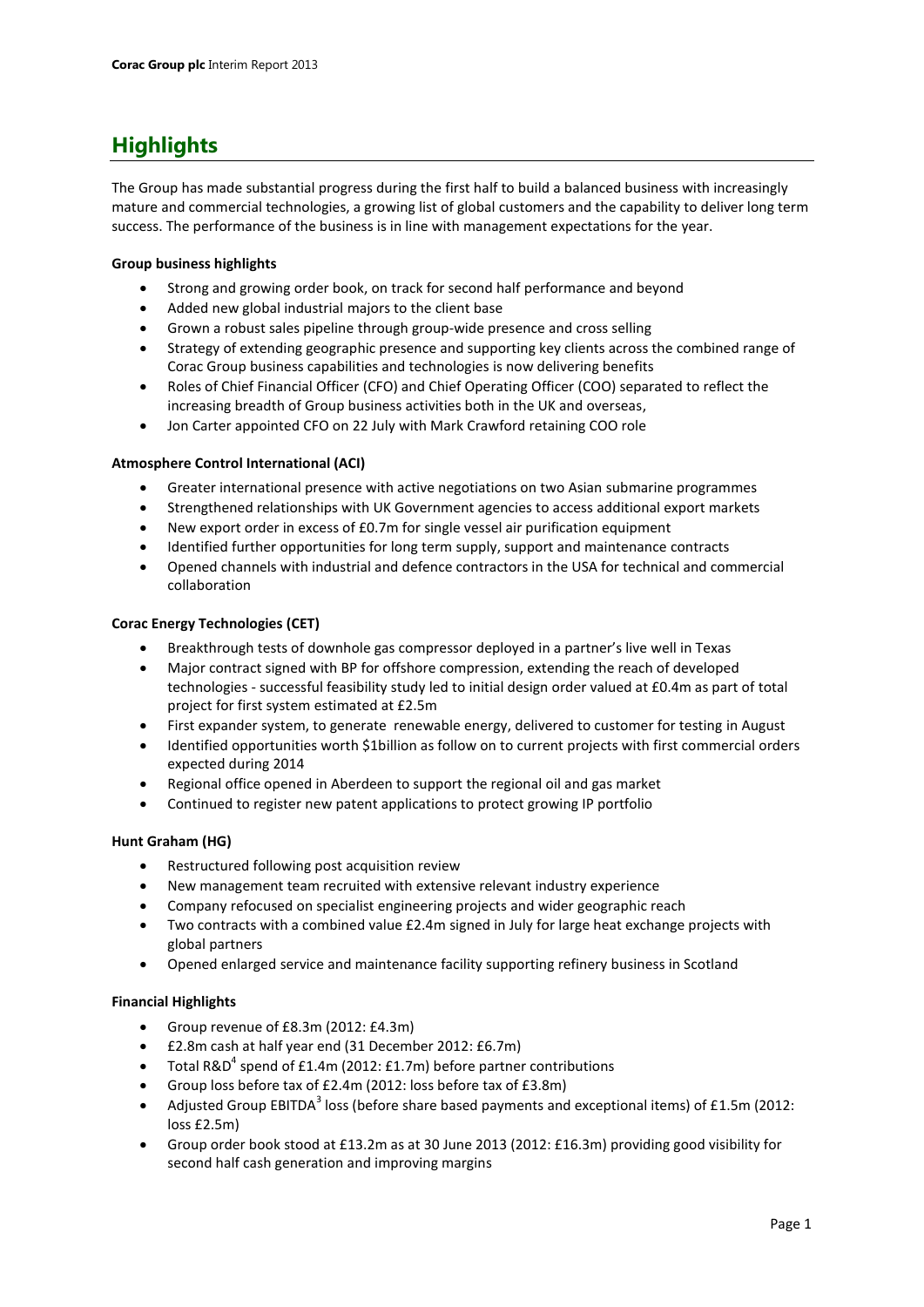## **Highlights**

#### **Notes**

 $^1$  EBITDA is defined as operating profit adjusted to add back depreciation of property, plant and equipment and amortisation of acquired intangible assets.

<sup>2</sup> The directors have provided the pro forma financial information to give an indication of performance as though the acquisitions of ACI and HG had occurred on 1 January 2012. The pro forma financial information is based on unaudited management accounts of both ACI and HG for the period from 1 January 2012 to 4 April 2012, aggregated with the trading results of the Group for the six month period ended 30 June 2012, which include the trading results of ACI and HG for the period from 5 April 2012 to 30 June 2012. The aggregated financial information is then further adjusted to eliminate certain exceptional items that do not relate to underlying trading contained in the unaudited management accounts of both ACI and HG for the period from 1 January 2012 to 4 April 2012.

 $^3$  Adjusted EBITDA is defined as operating profit adjusted to add back depreciation of property, plant and equipment, amortisation of acquired intangible assets and any other acquisition related charges, share based payment charges and exceptional items. Exceptional items are those items believed to be exceptional in nature by virtue of their size and or incidence, and in the current period comprise costs associated with the restructuring of activities at HG. In the six months to 30 June 2012 and twelve months to 31 December 2012 they comprise costs associated with the acquisitions of ACI and HG on 5 April 2012 and the associated equity fundraising on 2 April 2012.

<sup>4</sup> Total R&D spend includes cost of sales within CET.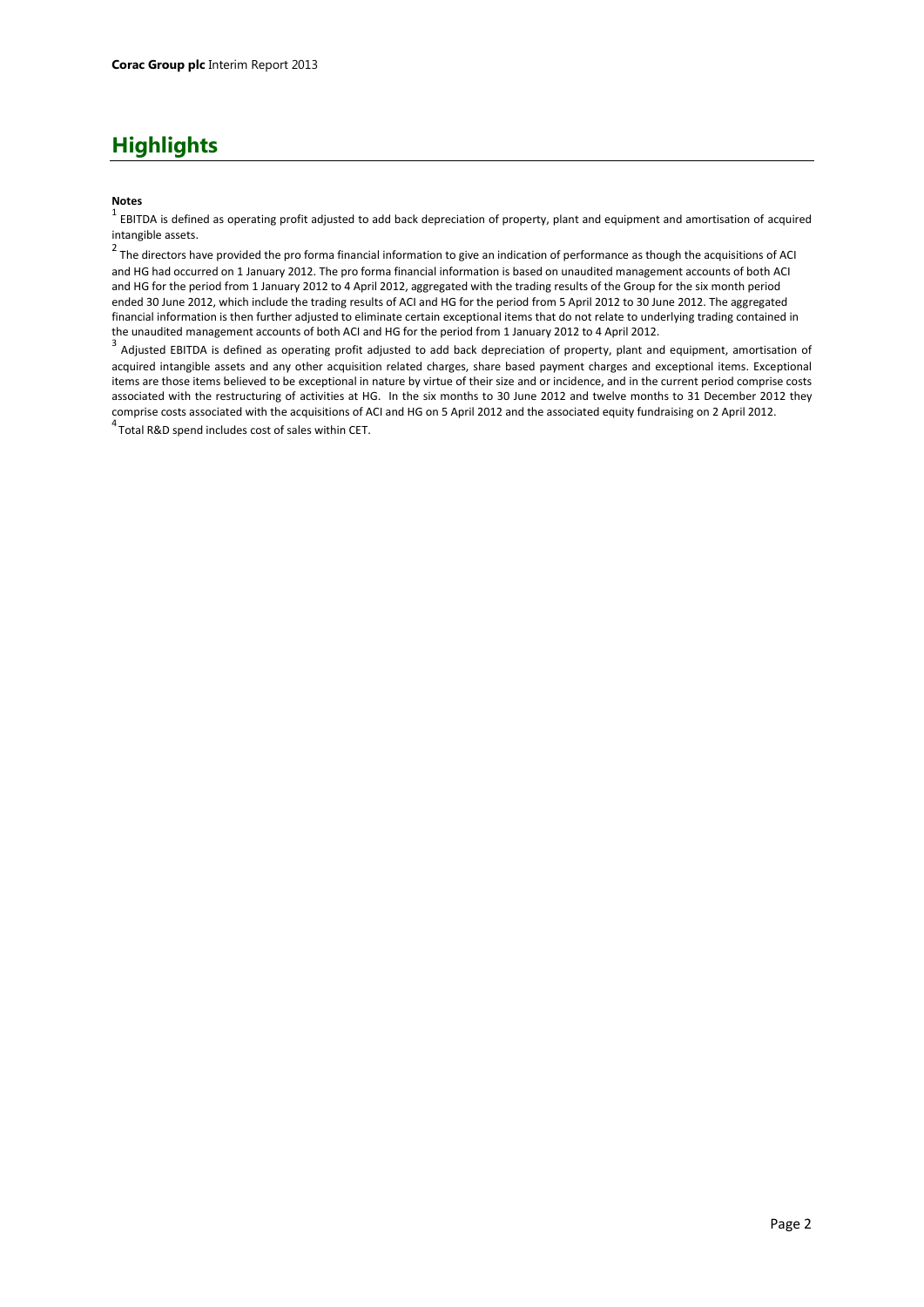### **Introduction**

The first half of 2013 has seen further progress for all three Corac businesses. There have been further advances in technology development projects, improved operational effectiveness in all activity areas and synergies achieved across the operating businesses. Overall financial performance and cash position were in line with expectations.

Important technology and commercial milestones have been achieved, including the first field testing of a downhole gas compressor, delivery of the first renewable energy expander and agreement to develop new compressor applications for offshore platforms.

The Group is now better equipped than it has ever been to meet the technical challenges of proving its technology systems and can plan with more confidence for long term commercial success.

### **Financial Review**

Overall, the business continues to commit cash to fund its technology development projects, however, the rate of burn has been reduced by the partner funding of projects and the profit stream from ACI and HG. The Board continues to review the performance, strategic direction and options for financing growth in the businesses and are confident in the future prospects of the Group.

The financial results for the half year ended 30 June 2013 show a loss before tax of £2.4m (2012: £3.8m) and adjusted EBITDA<sup>3</sup> (before share based payments and exceptional items) of £1.5m loss (2012: £2.5m loss).

ACI has recorded an improved performance with revenues of £4.5m (2012: £4.1m on a pro forma<sup>2</sup> basis). It reported adjusted EBITDA<sup>3</sup> of £1.0m profit (2012: £0.7m on a pro forma<sup>2</sup> basis).

Within CET, total R&D spend was £1.4m (2012: £1.7m), resulting in a reduced adjusted EBITDA<sup>3</sup> loss of £1.9m (2012: £2.4m loss). R&D expenditure has reduced by £0.5m as a result of external partner funding. This funding was greater than last half year (2012: £0.1m) and reflects increasing market confidence in the progress of the technology programme.

The restructuring of the HG leadership team impacted on its first half year results, but is expected to lead to improved performance in the second half and in 2014. Revenues for HG were £3.4m (2012: £4.0m on a pro forma<sup>2</sup> basis), It reported an adjusted EBITDA<sup>3</sup> of £nil (2012: £0.3m on a pro forma<sup>2</sup> basis).

The Group order book stood at £13.2m (2012: £16.3m) and has strengthened in Q3.

Central costs were £0.7m (2012: £0.6m before exceptional items of £1.0m).

Net cash at 30 June 2013 was £2.8m compared to £6.7m at 31 December 2012. First half a year timing of payments and natural working capital flows of the longer term contracts has resulted in cash outflow of £3.8m, which is greater than the £1.7m EBITDA<sup>1</sup>. The working capital outflow is expected to reverse in the second half of the year.

### **Group Development**

The Group has invested in business improvement programmes following the acquisition of HG and ACI. Changes in senior teams and business methods have focused attention on the core assets – advanced technologies, world class skills and strong customer relationships.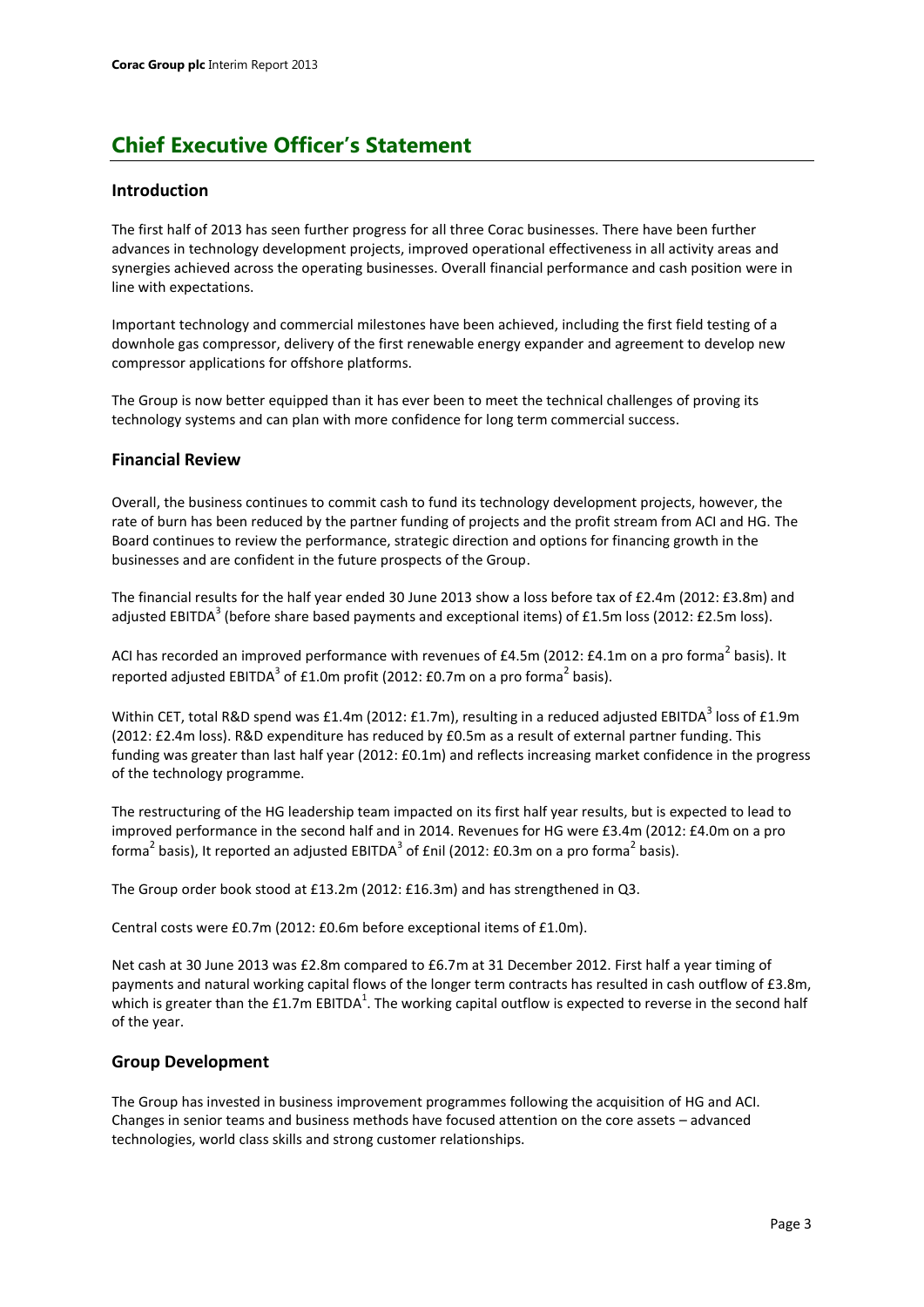Recruitment and restructuring in the first half of the year has attracted senior skills and experience from established companies to drive the Group forward. Following the half year end, the roles of Chief Financial Officer and Chief Operating Officer, previously both held by Mark Crawford, were separated to reflect the increasing breadth of Group business activities both in the UK and overseas. Going forward, Mark will focus on the role of COO to drive business growth and delivery across the three operating companies. Accordingly, Jon Carter was appointed as Chief Financial Officer with effect from 22 July; Jon joined from IPL Group and has many years of experience as CFO in private equity backed and leveraged companies in the manufacturing and technology sectors. Additionally, Neville Vickery joined Hunt Graham as Managing Director during the period. Neville was formerly Managing Director at David Brown Gear Industries Ltd, a specialist in engineering and gearing innovation, and brings international sales and marketing experience to the business.

As part of the Group's focus on key client relationships, a new regional office has been opened in Aberdeen to provide more immediate access to the oil and gas community there. A new service facility has also been opened near Grangemouth to support the long-term maintenance relationship with Ineos and other refineries in the region.

The Group has committed further investment into the technology development plan to improve collaboration across the Group to exploit synergies and bring specialist products to market quickly and effectively. Joint work by HG and CET is progressing as a result of their shared interest in thermal engineering and pressure vessels.

A commercial and technical team has started to work with potential partners to test an enhanced smoke removal system, originally developed by ACI, for commercial use. This development reflects the strategy to expand Group technologies into new markets.

The Group has also strengthened its commercial approach to protect its IPR. This includes better protection within commercial contracts and filing new patent applications such as one by CET relating to gas transmission pipelines.

## **Atmosphere Control International (ACI)**

ACI has focused on continuing to provide effective support to long term submarine programmes, whilst adding capability to work on international fleets and other commercial programmes.

In the UK Astute class programme, work continues on two further deliveries due in 2013 and 2014 to complement four boat sets already installed, two of which went into active service this year. Work also continues on the second of the six-boat programme of the French Barracuda class.

In export markets, ACI has built upon its established programmes to establish a greater international presence. This has led to a further order for air purification equipment on a boat from an overseas fleet. Active negotiations are in progress for at least one of the remaining four boats in this programme and other opportunities in the rapidly expanding Asian submarine market

## **Corac Energy Technologies (CET)**

CET has achieved significant milestones in proving its technology maturity in the first half of the year as well as making significant progress towards commerciality.

Accelerated life testing of system components has been followed by field testing of complete systems in live wells. As a result, additional energy industry companies have committed to work with CET on these exciting emerging technologies. In total there are six projects live or committed to build systems with partners in the energy and industrial sectors.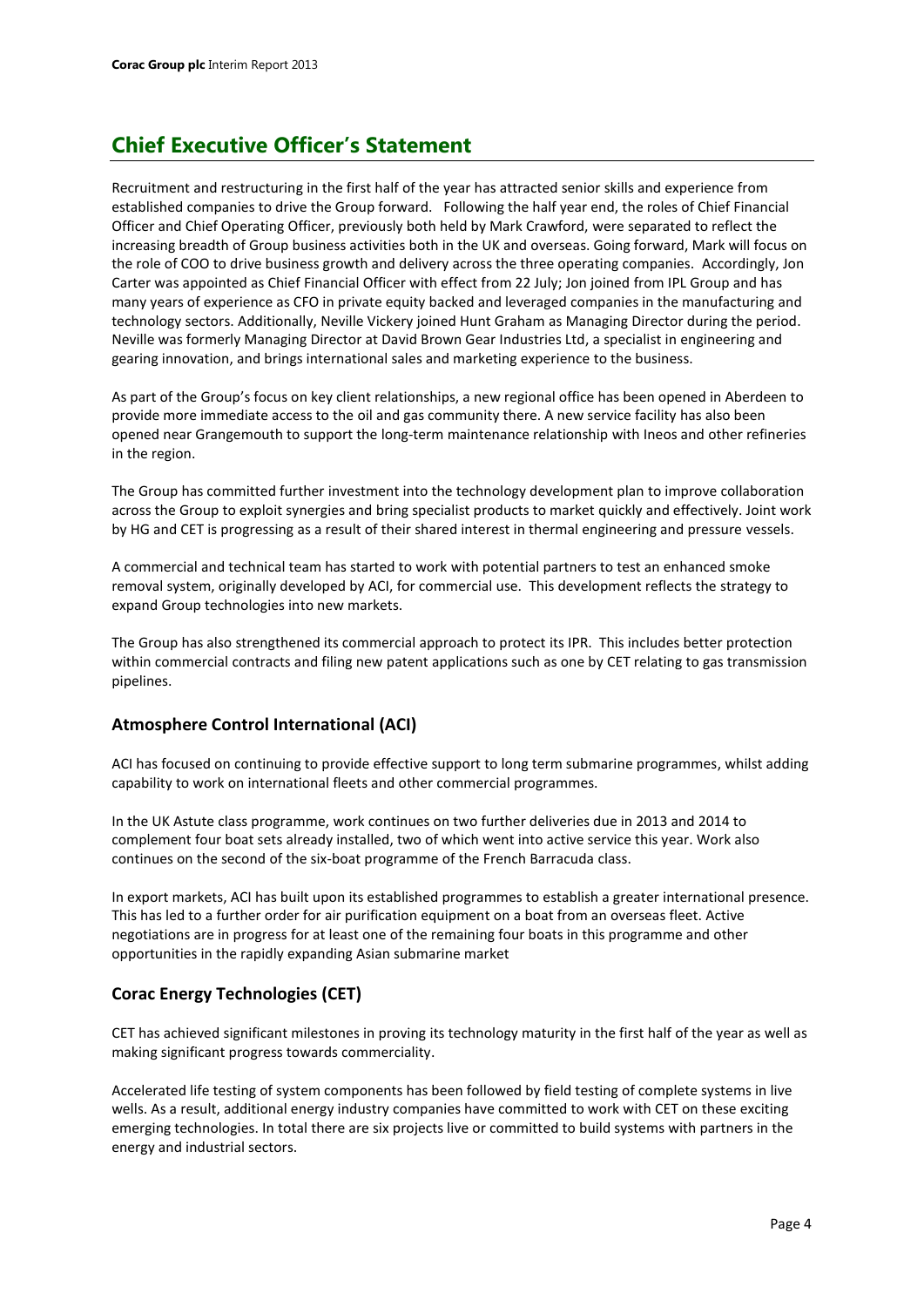In the United States, initial testing has proved the overall functionality of the DGC system. This was backed up in the UK by testing of the ENI system, witnessed by customer engineers. In both cases, engineering enhancements have been agreed with the partners to improve long term, reliable performance. The ENI system is scheduled to return to Spadeadam in Cumbria for acceptance testing in October. It is expected that the American DGC will be returned to site before the end of the year and both systems are anticipated to be testing in wells in early 2014.

The surface compression programme has completed a technical review with Saudi Aramco leading to negotiation of a contract amendment for a revised scope of work. The system will be designed to satisfy a range of well conditions with several hundred candidate wells to provide potentially substantial returns to CET. Detail design and system build of the revised system will begin in the second half of 2013 with field testing anticipated in early 2015.

Compression for offshore platforms has progressed with an order for system concept and arrangement placed by BP Trinidad and Tobago LLC under the Master Service Agreement, as announced on 8 July, just after the half year end. Following a successful feasibility study, this order is valued at almost £0.4m and will be completed in the third quarter of this year. Further orders for detail design and system build will follow. Total project value for the first system is estimated at just over £2.5m with installation on the platform in early 2015, with the expectation of futher systems to follow. A second application with Tullow Oil has completed the feasibility phase and technical and commercial discussions for design and system build are currently in progress.

Beyond the oil and gas sector, work on expanders, which generate electicity from waste energy, has progressed as planned. Building on an initial contract announced on 15<sup>th</sup> November 2012, the first integrated system was delivered for partner testing on schedule in August. The parallel compressor design has been approved by the partner for build phase with delivery planned in November.

## **Hunt Graham (HG)**

The business review carried out post-acquisition has resulted in investment to restructure the Hunt Graham management, business methods and facilities. Neville Vickery was appointed Managing Director as reported in the trading update on  $16<sup>th</sup>$  May 2013 . Since his appointment, Neville has focused HG on its approach to its core markets, building on its specialist skills in large and complex thermal engineering solutions and making improvements in its production facilities.

The result allows the team to provide higher levels of service and capability to their key customers and reach out to wider geographic markets through cross-selling with other Group companies.

The Group is now seeing the positive returns on this investment, with successful pursuit of larger scale opportunities where order values have risen and significant contacts have been secured. Notably these include a contract with VME Process, a US based Engineering, Procurement and Construction (EPC) company for a major programme in Saudi Arabia as reported on 30<sup>th</sup> July 2013 and a further new contract in excess of £0.8m with a global petrochemical company, also signed in July.

These orders have strengthened the order book and will deliver returns to HG over the second half of the year.

### **Outlook**

The Board is pleased with the progress shown by the operating companies in the first six months of the year. The management changes have delivered immediate benefits and have strengthened the Group for the second half year and beyond.

Technology programmes are being delivered with increasing frequency and on time, and market partners are reacting positively to the proof points they are being shown. The Group's Strategy of extending geographic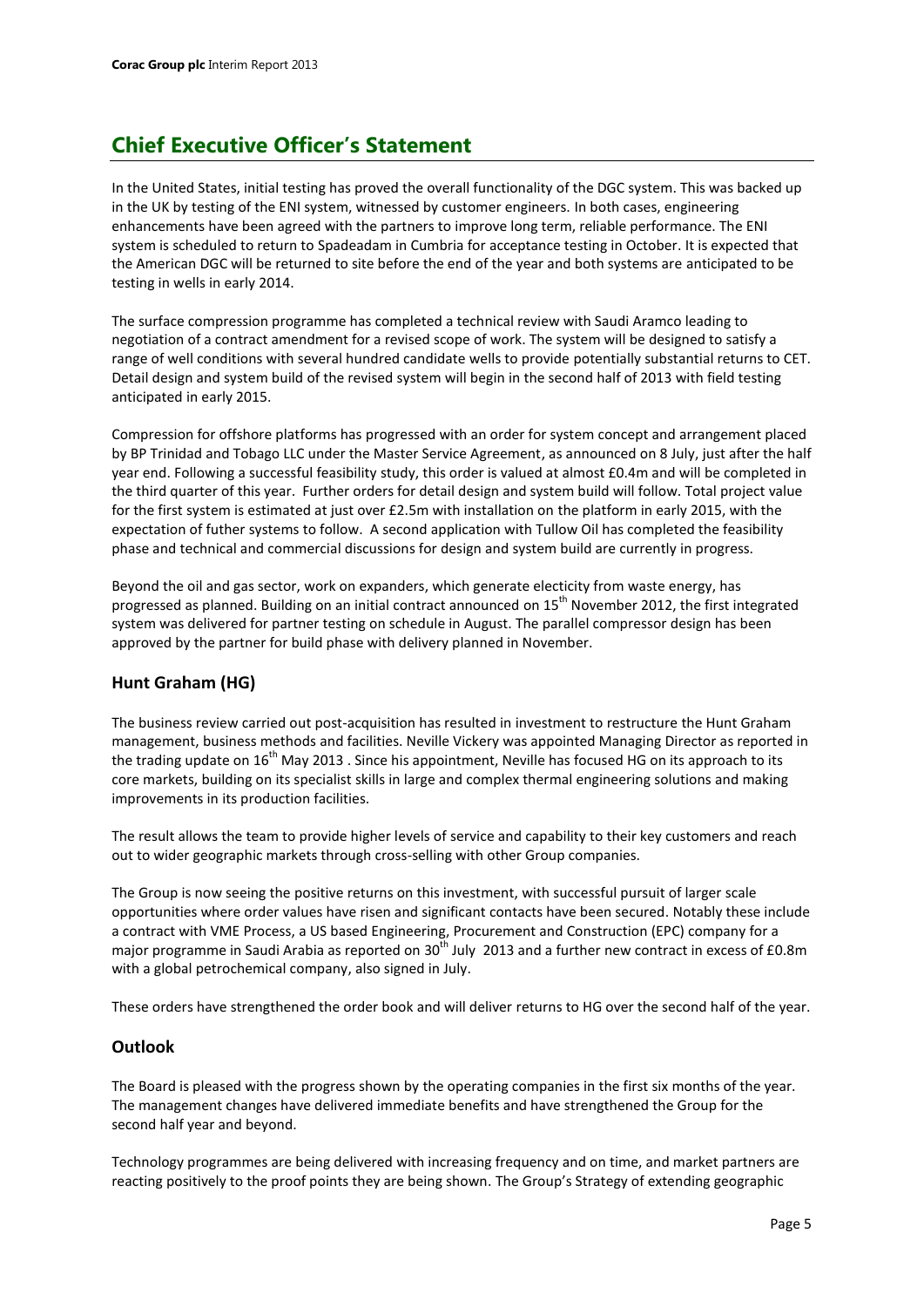presence and supporting key clients across the combined range of Corac Group business capabilities is beginning to bear fruit.

Information from partners has identified opportunities valued in excess of \$1billion as potential follow-on to existing projects. The total market from other equivalent energy and industrial organisations can be reasonably projected to be many times this amount. It is anticipated that the first commercial follow-on orders will be received in 2014.

The outlook for the second half is encouraging with orders due for delivery, a strong pipeline of funded work and new opportunities. The Group order book has strengthened in Q3. The Board anticpates a reduction in second half losses and cash burn as a result.

The result is a more balanced business with strong continuity of performance from ACI, a revitalised Hunt Graham and an increasingly commercial CET.

Phil Cartmell Chief Executive Officer 16 September 2013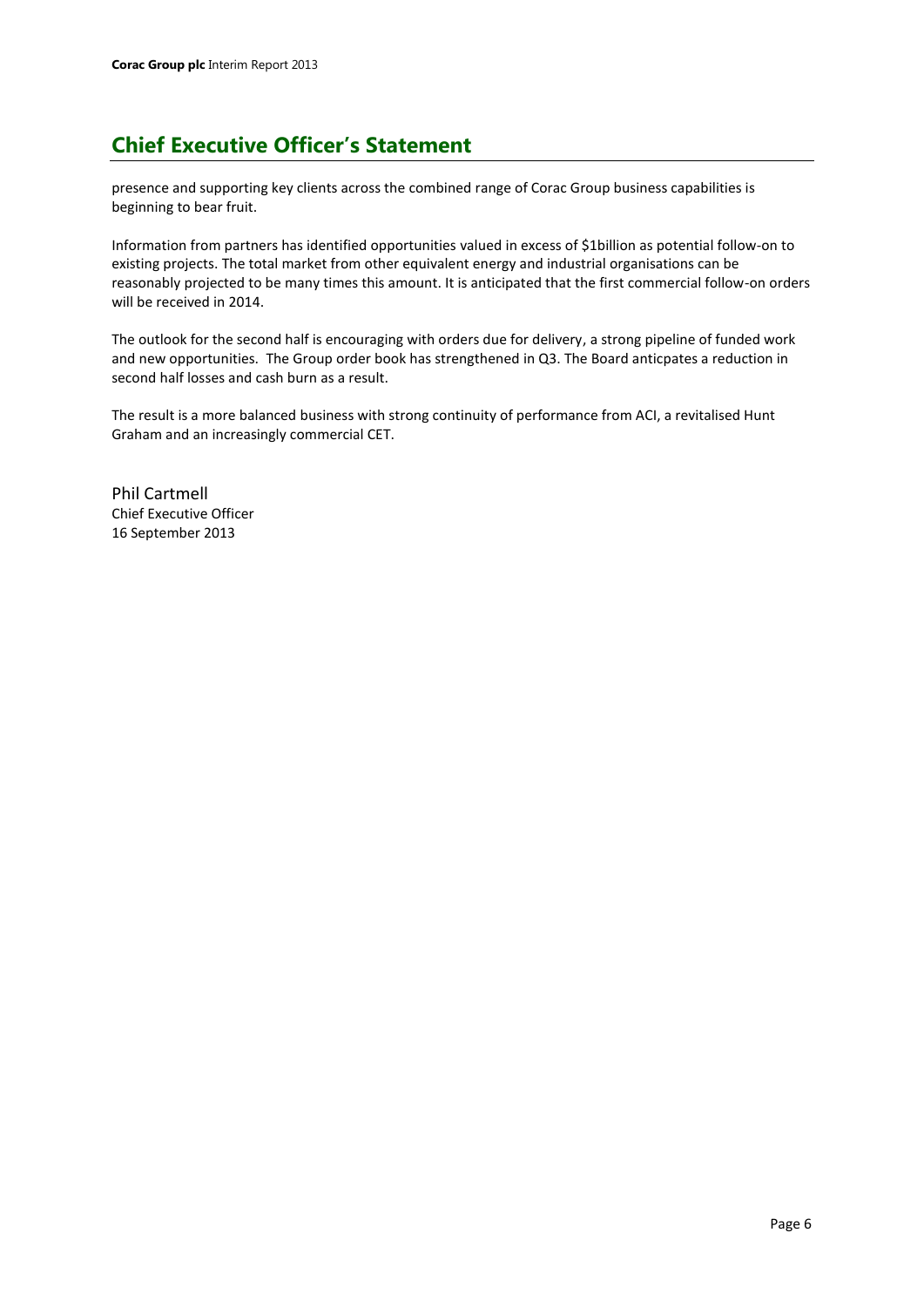## **Condensed Consolidated Statement of Comprehensive Income**

|                                                     | <b>Unaudited</b><br><b>Six months ended</b><br>30 June | <b>Unaudited</b><br><b>Six months ended</b><br>30 June | <b>Audited</b><br>Year ended<br>31 December |
|-----------------------------------------------------|--------------------------------------------------------|--------------------------------------------------------|---------------------------------------------|
|                                                     | 2013                                                   | 2012                                                   | 2012                                        |
|                                                     | f'000                                                  | £'000                                                  | £'000                                       |
|                                                     |                                                        |                                                        |                                             |
| Revenue                                             | 8,347                                                  | 4,261                                                  | 15,299                                      |
| Cost of sales                                       | (6, 178)                                               | (3, 334)                                               | (11, 845)                                   |
|                                                     |                                                        |                                                        |                                             |
| Gross profit                                        | 2,169                                                  | 927                                                    | 3,454                                       |
|                                                     |                                                        |                                                        |                                             |
| <b>Distribution Costs</b>                           | (293)                                                  | (219)                                                  | (509)                                       |
| Research and development costs                      | (907)                                                  | (1,603)                                                | (2,986)                                     |
| Administrative expenses                             | (3, 331)                                               | (3,058)                                                | (6, 233)                                    |
|                                                     |                                                        |                                                        |                                             |
| <b>Operating loss</b>                               | (2, 362)                                               | (3,953)                                                | (6, 274)                                    |
| Finance income                                      | $\overline{2}$                                         | 117                                                    | 180                                         |
|                                                     |                                                        |                                                        |                                             |
| Loss before income tax                              | (2,360)                                                | (3,836)                                                | (6,094)                                     |
| Income tax credit                                   | 280                                                    | 427                                                    | 870                                         |
|                                                     |                                                        |                                                        |                                             |
| Loss and total comprehensive expense for the period | (2,080)                                                | (3,409)                                                | (5, 224)                                    |
| attributable to shareholders                        |                                                        |                                                        |                                             |
|                                                     |                                                        |                                                        |                                             |
| Loss per share expressed in pence per share         | Pence                                                  | pence                                                  | pence                                       |
| Basic and diluted loss per share                    | (0.74)                                                 | (1.24)                                                 | (1.8)                                       |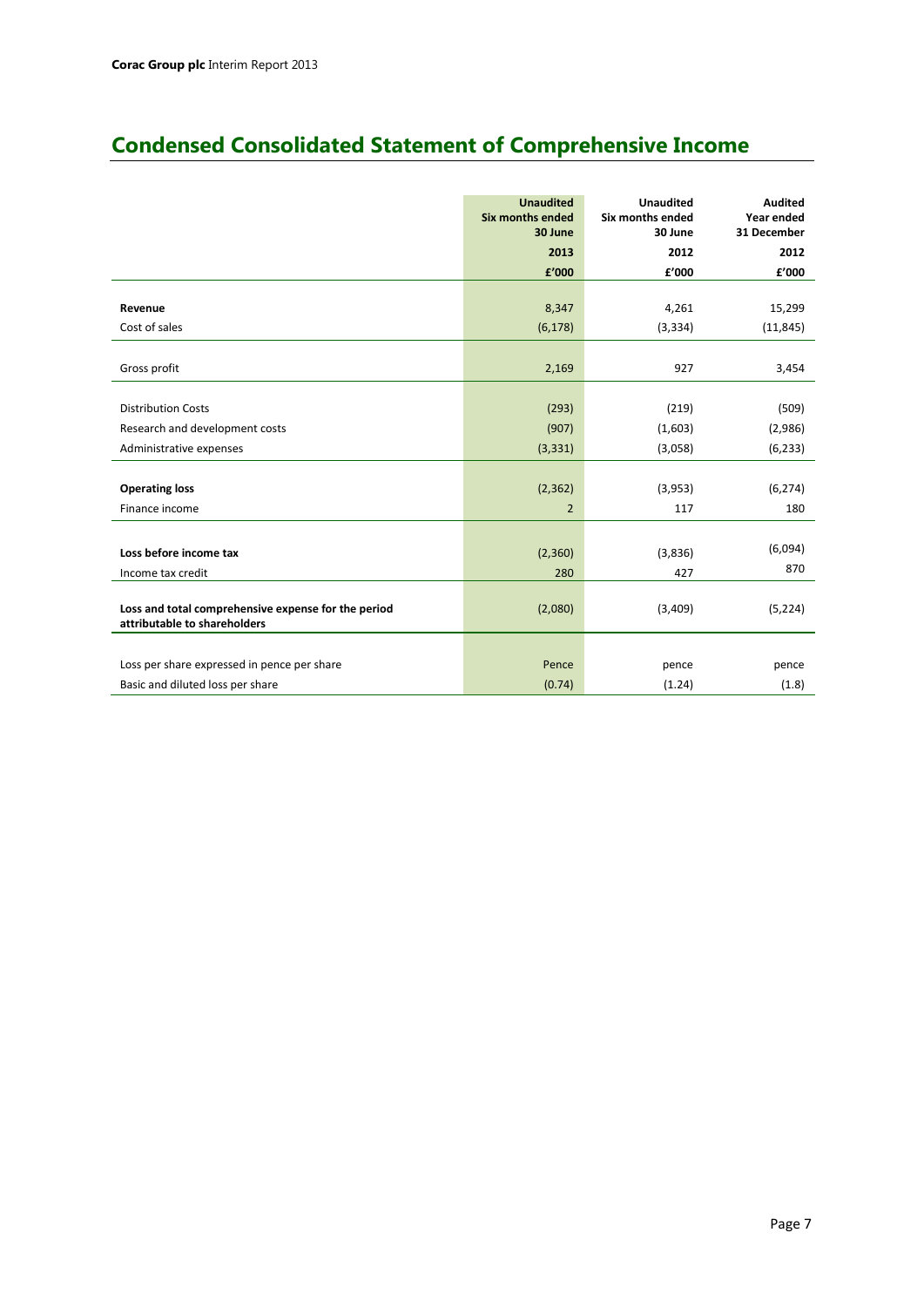## **Condensed Consolidated Statement of Financial Position**

|                                               | <b>Unaudited</b><br>30 June | Unaudited<br>30 June | <b>Audited</b><br>31 December |
|-----------------------------------------------|-----------------------------|----------------------|-------------------------------|
|                                               | 2013                        | 2012                 | 2012                          |
|                                               | £'000                       | £'000                | £'000                         |
| <b>ASSETS</b>                                 |                             |                      |                               |
| <b>Non-current assets</b>                     |                             |                      |                               |
| Goodwill                                      | 4,953                       | 4,953                | 4,953                         |
| Other intangible assets                       | 11,223                      | 12,033               | 11,631                        |
| Property, plant and equipment                 | 1,581                       | 2,028                | 1,828                         |
|                                               | 17,757                      | 19,014               | 18,412                        |
|                                               |                             |                      |                               |
| <b>Current assets</b>                         |                             |                      |                               |
| Inventories                                   | 36                          | 30                   | 44                            |
| Trade and other receivables                   | 3,245                       | 5,511                | 3,339                         |
| Taxation recoverable                          | 884                         | 350                  | 700                           |
| Cash and cash equivalents                     | 2,774                       | 6,806                | 6,651                         |
|                                               | 6,939                       | 12,697               | 10,734                        |
|                                               |                             |                      |                               |
| <b>Total assets</b>                           | 24,696                      | 31,711               | 29,146                        |
|                                               |                             |                      |                               |
| <b>LIABILITIES</b>                            |                             |                      |                               |
| <b>Current liabilities</b>                    |                             |                      |                               |
| Trade and other payables                      | (5,099)                     | (7,646)              | (7, 347)                      |
| Taxation payable                              | (52)                        | (428)                | (52)                          |
|                                               | (5, 151)                    | (8,074)              | (7, 399)                      |
|                                               |                             |                      |                               |
| <b>Non-current liabilities</b>                |                             |                      |                               |
| Deferred taxation                             | (2,579)                     | (2,768)              | (2,675)                       |
| Provisions                                    | (642)                       | (757)                | (712)                         |
|                                               | (3, 221)                    | (3,525)              | (3, 387)                      |
|                                               |                             |                      |                               |
| <b>Total liabilities</b>                      | (8, 372)                    | (11, 599)            | (10, 786)                     |
|                                               |                             |                      |                               |
| <b>Net assets</b>                             | 16,324                      | 20,112               | 18,360                        |
|                                               |                             |                      |                               |
| <b>EQUITY</b>                                 |                             |                      |                               |
| Share capital                                 | 30,793                      | 30,788               | 30,788                        |
| Share premium                                 | 13,769                      | 13,769               | 13,769                        |
| Capital redemption reserve                    | 575                         | 575                  | 575                           |
| Own shares held by the Employee Benefit Trust | (551)                       | (551)                | (551)                         |
| Share-based payments reserve                  | 1,065                       | 963                  | 1,026                         |
| Retained earnings                             | (29, 327)                   | (25, 432)            | (27, 247)                     |
|                                               |                             |                      |                               |
| <b>Total equity</b>                           | 16,324                      | 20,112               | 18,360                        |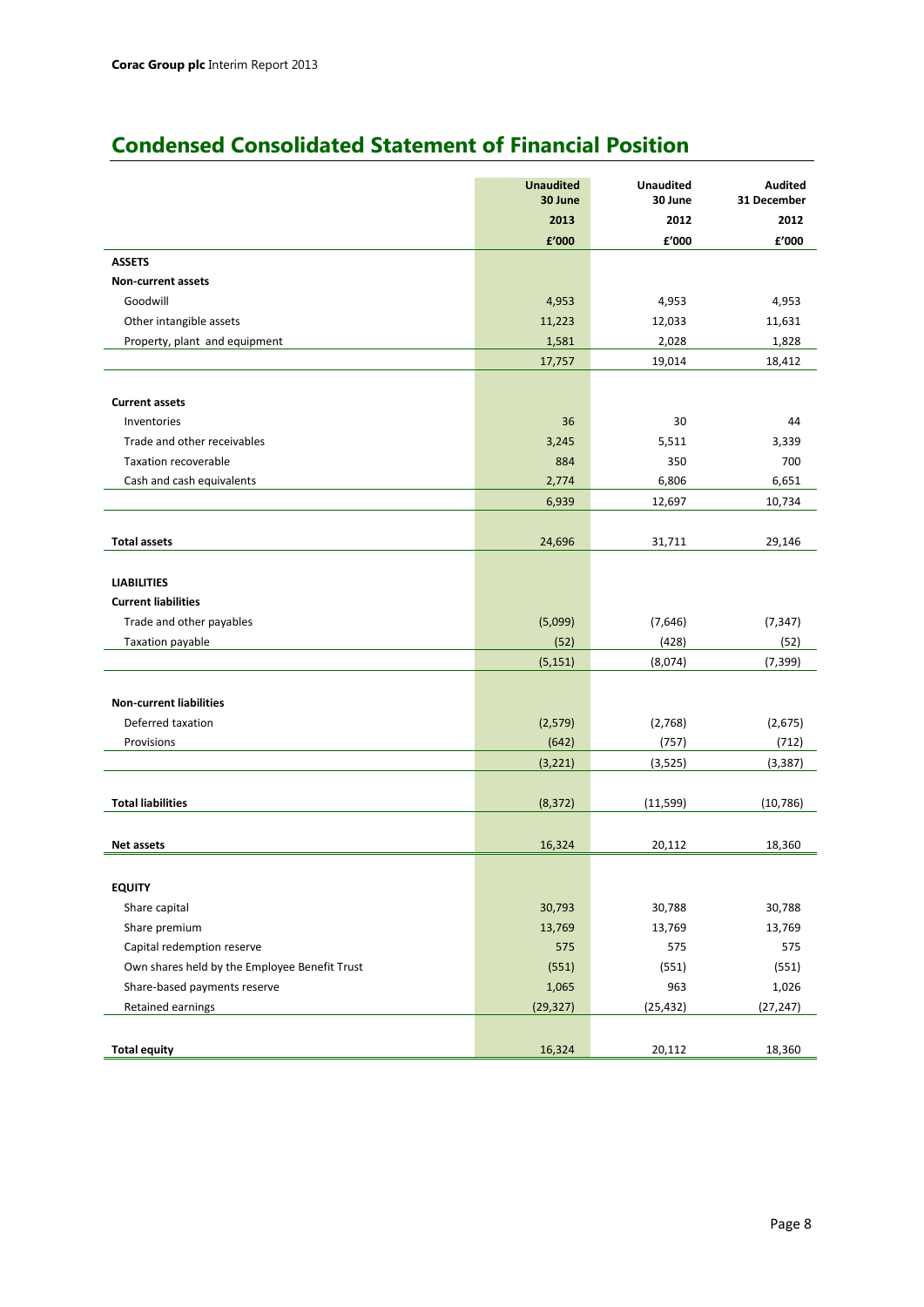## **Condensed Consolidated Statement of Changes in Equity**

|                                            |         |                          | Capital    | Own<br>shares            | Share-<br>based |                          |              |
|--------------------------------------------|---------|--------------------------|------------|--------------------------|-----------------|--------------------------|--------------|
|                                            | Share   | Share                    | redemption | held by                  | payments        | Retained                 |              |
|                                            | capital | premium                  | reserve    | <b>FBT</b>               | reserve         | earnings                 | <b>Total</b> |
| Six months to 30 June 2013                 | £'000   | £'000                    | £'000      | £'000                    | £'000           | £'000                    | £'000        |
| <b>Balance at</b><br>1 January 2013        | 30,788  | 13,769                   | 575        | (551)                    | 1,026           | (27, 247)                | 18,360       |
| Issue of shares                            | 5       |                          |            |                          | $\sim$          |                          | 5            |
| IFRS 2 share option charge                 | L,      |                          |            | L,                       | 39              | $\overline{\phantom{a}}$ | 39           |
| Transactions with owners                   | 5       |                          |            |                          | 39              |                          | 44           |
| Total comprehensive loss for the<br>period |         |                          |            |                          |                 | (2,080)                  | (2,080)      |
| <b>Balance at</b><br>30 June 2013          | 30,793  | 13,769                   | 575        | (551)                    | 1,065           | (29, 327)                | 16,324       |
|                                            |         |                          |            |                          |                 |                          |              |
| Six months to 30 June 2012                 |         |                          |            |                          |                 |                          |              |
| <b>Balance</b> at<br>1 January 2012        | 24,740  | 13,523                   | 575        | (551)                    | 883             | (22, 023)                | 17,147       |
| Issue of shares                            | 6,048   | 246                      |            |                          | $\blacksquare$  |                          | 6,294        |
| IFRS 2 share option charge                 |         | $\overline{\phantom{a}}$ |            | ÷,                       | 80              | $\overline{\phantom{a}}$ | 80           |
| Transactions with owners                   | 6,048   | 246                      |            | $\overline{\phantom{a}}$ | 80              | $\blacksquare$           | 6,374        |
| Total comprehensive loss for the<br>period |         |                          |            |                          | ÷,              | (3,409)                  | (3,409)      |
| <b>Balance at</b><br>30 June 2012          | 30,788  | 13,769                   | 575        | (551)                    | 963             | (25, 432)                | 20,112       |
|                                            |         |                          |            |                          |                 |                          |              |
| Year to 31 December 2012                   |         |                          |            |                          |                 |                          |              |
| <b>Balance</b> at<br>1 January 2012        | 24,740  | 13,523                   | 575        | (551)                    | 883             | (22, 023)                | 17,147       |
| Issue of shares                            | 6,048   | 246                      |            |                          |                 |                          | 6,294        |
| IFRS 2 share option charge                 |         |                          |            |                          | 143             |                          | 143          |
| Transactions with owners                   | 6,048   | 246                      |            |                          | 143             |                          | 6,437        |
| Total comprehensive loss for the<br>year   |         |                          |            |                          |                 | (5, 224)                 | (5, 224)     |
| <b>Balance at</b><br>31 December 2012      | 30,788  | 13,769                   | 575        | (551)                    | 1,026           | (27, 247)                | 18,360       |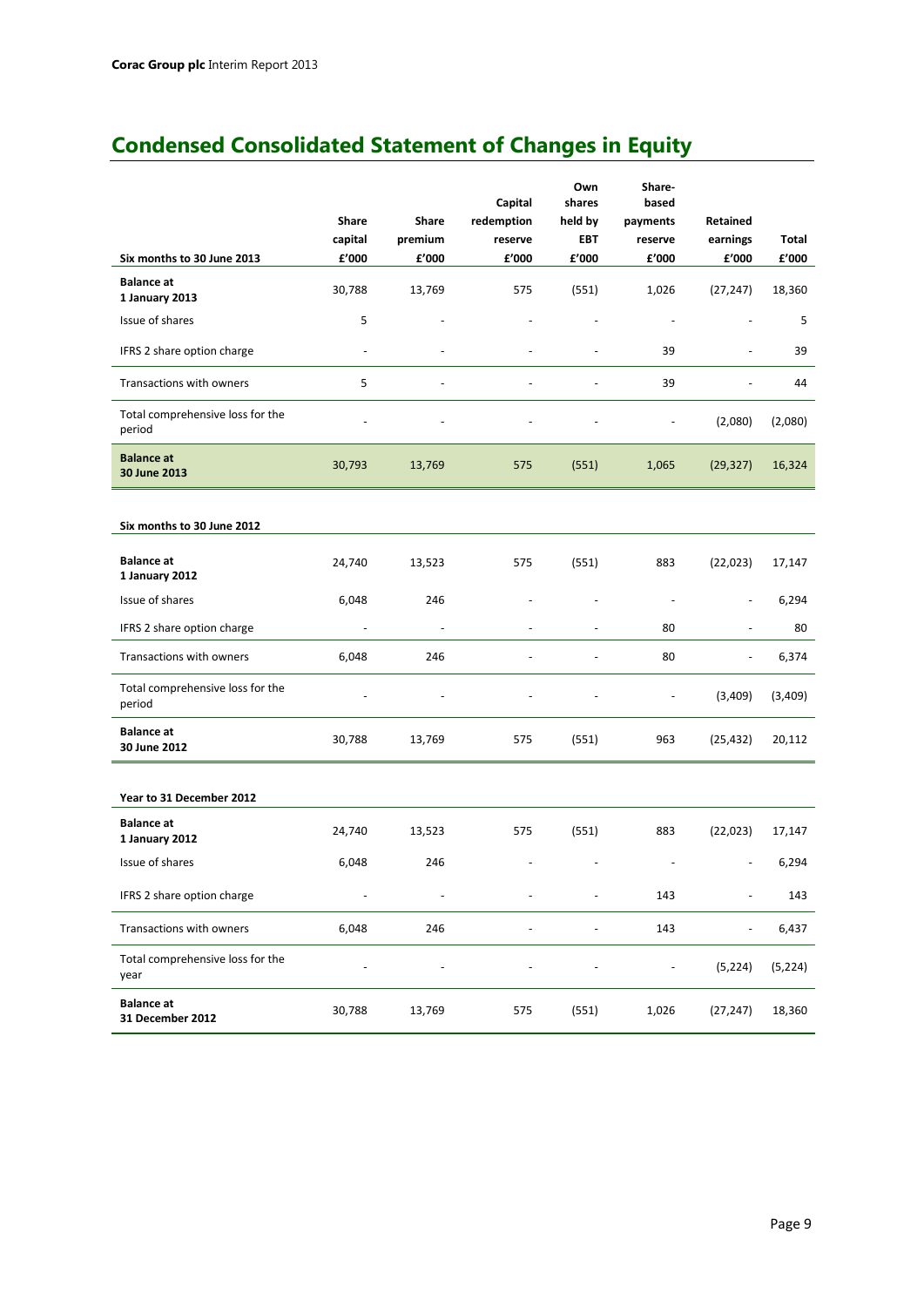## **Condensed Consolidated Statement of Cash Flows**

|                                                    | <b>Unaudited</b><br><b>Six months ended</b><br>30 June | <b>Unaudited</b><br>Six months ended<br>30 June | <b>Audited</b><br>Year ended<br>31 December |
|----------------------------------------------------|--------------------------------------------------------|-------------------------------------------------|---------------------------------------------|
|                                                    | 2013                                                   | 2012                                            | 2012                                        |
|                                                    | £'000                                                  | £'000                                           | £'000                                       |
| <b>Operating activities</b>                        |                                                        |                                                 |                                             |
| Loss before income tax                             | (2,360)                                                | (3,836)                                         | (6,094)                                     |
| Adjustments for:                                   |                                                        |                                                 |                                             |
| Depreciation                                       | 254                                                    | 210                                             | 478                                         |
| Amortisation                                       | 408                                                    | 202                                             | 605                                         |
| Finance income                                     | (2)                                                    | (117)                                           | (180)                                       |
| Share-based payment expense                        | 39                                                     | 80                                              | 143                                         |
| Decrease/(increase) in inventories                 | 8                                                      | (621)                                           | 95                                          |
| Decrease/(increase) in trade and other receivables | 94                                                     | (392)                                           | 2,455                                       |
| (Decrease)/increase in trade and other payables    | (2, 248)                                               | (332)                                           | (2,303)                                     |
| (Decrease)/increase in provisions                  | (70)                                                   |                                                 |                                             |
| Cash utilised in operations                        | (3,877)                                                | (4,806)                                         | (4,801)                                     |
| Income tax received                                |                                                        | 731                                             | 731                                         |
| Net cash used in operating activities              | (3,877)                                                | (4,075)                                         | (4,070)                                     |
| <b>Investing activities</b>                        |                                                        |                                                 |                                             |
| Interest received                                  | $\overline{2}$                                         | 117                                             | 180                                         |
| Purchase of property, plant and equipment          | (7)                                                    | (112)                                           | (175)                                       |
| Acquisition of subsidiary undertakings             |                                                        | (10, 750)                                       | (10, 910)                                   |
| Net cash used in investing activities              | (5)                                                    | (10, 745)                                       | (10, 905)                                   |
|                                                    |                                                        |                                                 |                                             |
| <b>Financing activities</b>                        |                                                        |                                                 |                                             |
| Proceeds from issue of shares                      | 5                                                      | 6,350                                           | 6,350                                       |
| Expenses of issue of shares                        |                                                        | (56)                                            | (56)                                        |
| Net cash from financing activities                 | 5                                                      | 6,294                                           | 6,294                                       |
|                                                    |                                                        |                                                 |                                             |
| Net decrease in cash and cash equivalents          | (3,877)                                                | (8,526)                                         | (8,681)                                     |
| Cash and cash equivalents at beginning of period   | 6,651                                                  | 15,332                                          | 15,332                                      |
| Cash and cash equivalents at end of period         | 2,774                                                  | 6,806                                           | 6,651                                       |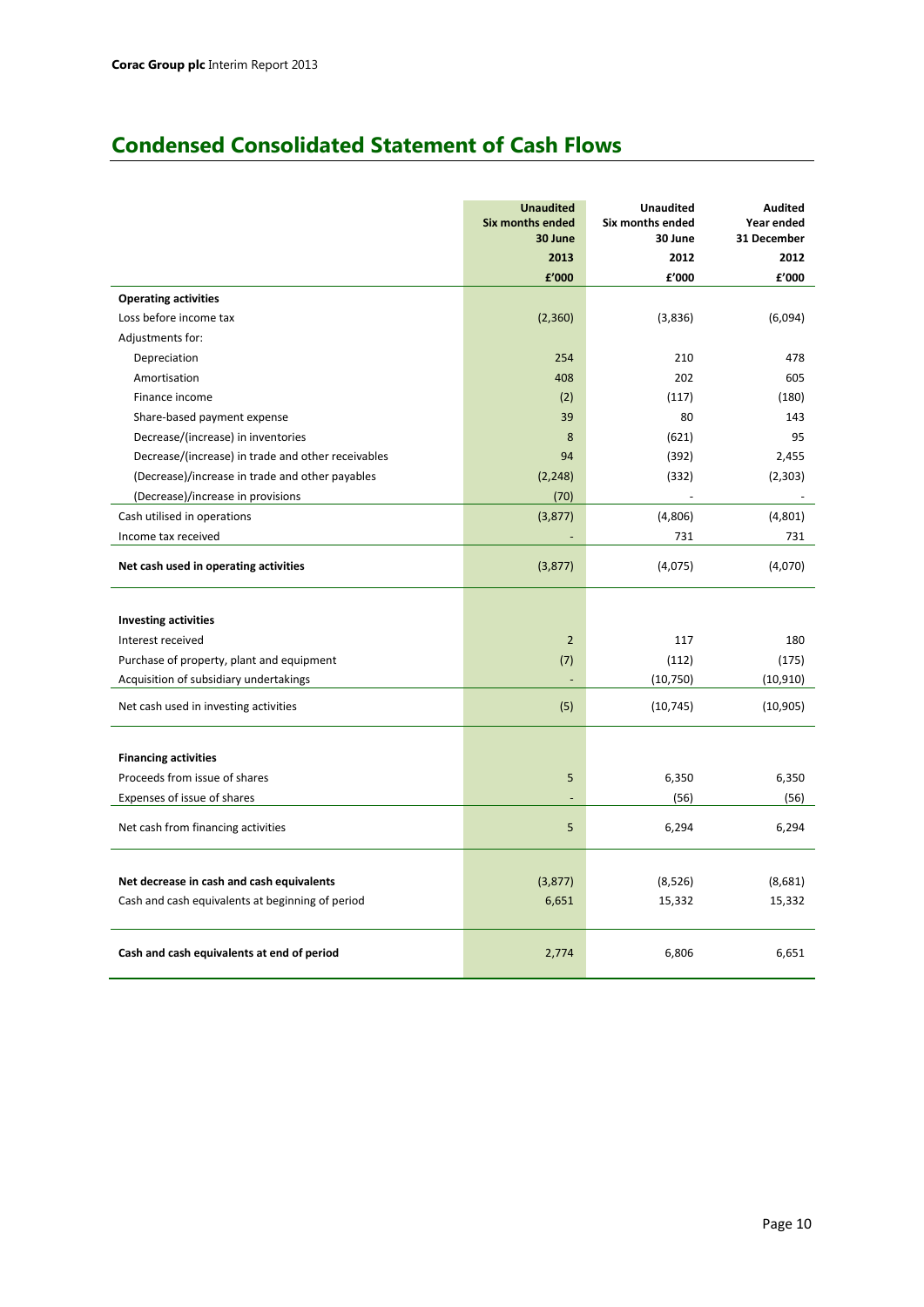#### **1. Nature of operations and general information**

Following the acquisition of ACI and HG in April 2012, the principal activities of Corac Group plc and its subsidiaries (the "Group") undertaken by the ACI, CET and HG businesses comprise:

- ACI: Specialised miniaturisation of chemical processes for rugged environments. ACI supplies air purification equipment, oxygen/hydrogen generation and purification for submarines and air handling and distribution systems in maritime and other environments.
- CET: Innovation and development of turbomachinery systems for use in the oil and gas sector and a wide range of other applications in industrial and utilities sectors. CET has active development programmes for oil-less compression for waste heat recovery and clean gas handling, and compact compression systems to enhance natural gas production operating inside the pipe both downhole and at the wellhead.
- HG: Production of specialised heat exchange equipment used in the cooling and heating of large scale industrial processes. HG supply original equipment and spares, and perform refurbishment and term support services to user communities in oil & gas, chemical processing, power generation, foods and pharmaceuticals from an integrated design and production facility.

Corac Group plc (the "Parent Company") is the Group's ultimate parent company which is incorporated and domiciled in the United Kingdom. The address of the Company is Technology Centre, 683-685 Stirling Road, Slough, Berkshire, SL1 4ST. The Parent Company's shares are listed on the Alternative Investment Market of the London Stock Exchange.

The condensed consolidated interim financial statements are presented in pounds sterling, which is also the functional currency of the Parent Company, and all values are rounded to the nearest thousand pounds except when otherwise indicated.

The financial information set out in this interim report does not constitute statutory accounts as defined in Section 404 of the Companies Act 2006. The Group's statutory financial statements for the year ended 31 December 2012, prepared under IFRS as adopted by the EU, have been delivered to the Registrar of Companies. The auditor's report on the 2012 financial statements was unqualified and did not contain a statement under Section 498(2) or Section 498(3) of the Companies Act 2006.

The condensed consolidated interim financial statements were approved for issue by the Board of Directors on 16 September 2013.

### **2. Basis of preparation**

These condensed consolidated interim financial statements are for the six months ended 30 June 2013. They have been prepared following the principal accounting policies set out in the Group's Annual Report and Accounts for the year ended 31 December 2012.

These condensed consolidated interim financial statements have been prepared under the historical cost convention using accounting policies consistent with International Financial Reporting Standards (IFRS) as adopted by the European Union. The same accounting policies, presentation and methods of computation are followed in the condensed set of financial statements as applied in the Group's latest annual audited financial statements. While the financial figures included in this half-yearly report have been computed in accordance with IFRS applicable to interim periods, this half-yearly report does not contain sufficient information to constitute an interim financial report as that term is defined in IAS 34

The presentation of the unaudited 30 June 2012 comparative information has been changed to reflect adjustments to the fair value of assets and liabilities acquired on the purchase of ACI and HG on 5 April 2012. These adjustments were recognised in the audited Corac Group plc Accounts to 31 December 2012 but had not been recognised in the unaudited 30 June 2012 Interim Statement. The adjustments have decreased the loss for the period and increased net assets by £46,000 as follows:

|                                                                                     | 30 June 12<br><b>Interim Statement</b><br>f'000 | Adjustment<br>f'000      | <b>Credit to</b><br>comprehensive<br>income<br>£'000 | 30 June 12<br>Restated<br>f'000 |
|-------------------------------------------------------------------------------------|-------------------------------------------------|--------------------------|------------------------------------------------------|---------------------------------|
| <b>Statement of Financial Position</b>                                              |                                                 |                          |                                                      |                                 |
| Goodwill                                                                            | 1,969                                           | 2,984                    |                                                      | 4,953                           |
| Deferred tax liability                                                              |                                                 | (2,814)                  | 46                                                   | (2,768)                         |
| Other net assets                                                                    | 18,097                                          | (170)                    |                                                      | 17,927                          |
|                                                                                     | 20,066                                          |                          | 46                                                   | 20,112                          |
| <b>Statement of Comprehensive Income</b>                                            |                                                 |                          |                                                      |                                 |
| Loss before income tax                                                              | (3,836)                                         |                          |                                                      | (3,836)                         |
| Income tax credit                                                                   | 381                                             | $\overline{\phantom{a}}$ |                                                      | 427                             |
| Loss and total comprehensive expense for<br>the period attributable to shareholders | (3, 455)                                        |                          | 46                                                   | (3,409)                         |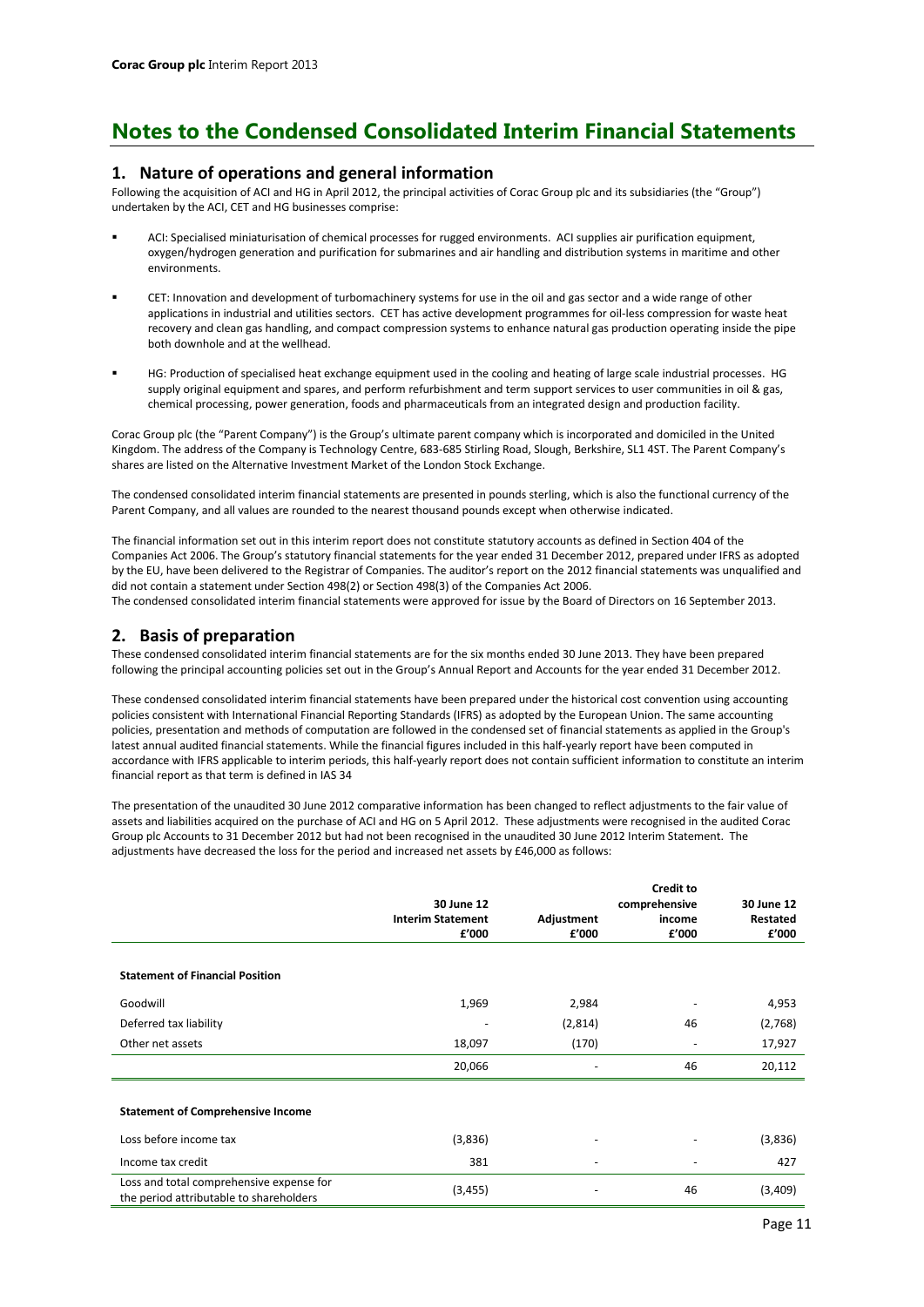### **3. Segmental Reporting**

The following table presents revenue, profit and certain net asset information for each business segment.

|                                    | <b>Unaudited</b><br><b>Six months ended</b> | <b>Unaudited</b><br>Six months ended | <b>Audited</b><br>Year ended |
|------------------------------------|---------------------------------------------|--------------------------------------|------------------------------|
|                                    | 30 June                                     | 30 June                              | 31 December                  |
|                                    | 2013<br>£'000                               | 2012<br>£'000                        | 2012<br>f'000                |
| Revenue                            |                                             |                                      |                              |
| Atmosphere Control International   | 4,490                                       | 1,919                                | 7,496                        |
| Corac Energy Technologies          | 505                                         | 87                                   | 220                          |
| Hunt Graham                        | 3,352                                       | 2,255                                | 7,583                        |
| Group                              | 8,347                                       | 4,261                                | 15,299                       |
| <b>Segment Operating Result</b>    |                                             |                                      |                              |
| Atmosphere Control International   | 610                                         | 128                                  | 1,053                        |
| Corac Energy Technologies          | (2, 153)                                    | (2,642)                              | (5,082)                      |
| Hunt Graham                        | (144)                                       | 167                                  | 578                          |
| Central costs <sup>5</sup>         | (675)                                       | (1,606)                              | (2,823)                      |
| Group                              | (2, 362)                                    | (3,953)                              | (6, 274)                     |
| Loss from operations               | (2, 362)                                    | (3,953)                              | (6, 274)                     |
| Finance Income                     | $\overline{2}$                              | 117                                  | 180                          |
| Loss before income tax             | (2,360)                                     | (3,836)                              | (6,094)                      |
| Income tax credit                  | 280                                         | 427                                  | 870                          |
| Loss after tax                     | (2,080)                                     | (3,409)                              | (5, 224)                     |
| Segment net assets / (liabilities) |                                             |                                      |                              |
| Atmosphere Control International   | 10,723                                      | 9,557                                | 10,254                       |
| Corac Energy Technologies          | 4,142                                       | 8,202                                | 6,112                        |
| Hunt Graham                        | 2,104                                       | 1,828                                | 2,244                        |
| Central                            | (645)                                       | 525                                  | (250)                        |
| <b>Total net assets</b>            | 16,324                                      | 20,112                               | 18,360                       |
| Geographical analysis - revenue    |                                             |                                      |                              |
| United Kingdom                     | 6,681                                       | 3,850                                | 12,541                       |
| Rest of European Union             | 787                                         | 193                                  | 857                          |
| Rest of World                      | 879                                         | 218                                  | 1,901                        |
| Total revenue                      | 8,347                                       | 4,261                                | 15,299                       |

<sup>5</sup> Central costs in the first six months to 30 June 2012 and year to 31 December 2012 include exceptional items of £980,000 associated with the acquisition of Atmosphere Control International Limited and Hunt Graham Limited.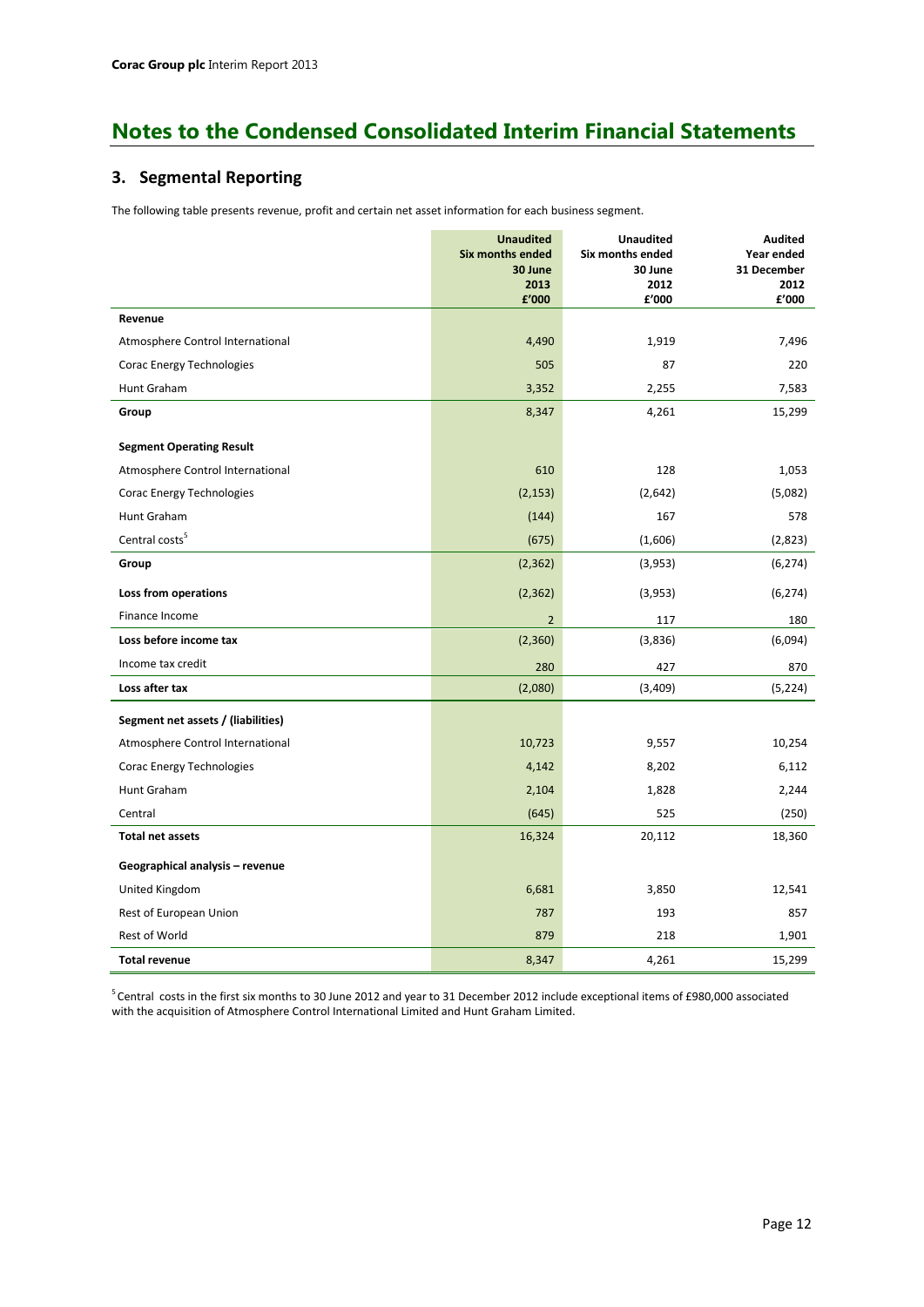## **4. Segmental Reporting continued**

|                                         | Atmosphere<br>Control<br>International | <b>CET</b> | <b>Hunt Graham</b> | Central<br>costs | Group    |
|-----------------------------------------|----------------------------------------|------------|--------------------|------------------|----------|
|                                         | £'000                                  | £'000      | £'000              | £'000            | £'000    |
| <b>Six months ended</b><br>30 June 2013 |                                        |            |                    |                  |          |
| <b>Segment operating result</b>         | 610                                    | (2, 153)   | (144)              | (675)            | (2, 362) |
| Depreciation and amortisation           | 405                                    | 213        | 44                 |                  | 662      |
| EBITDA <sup>1</sup>                     | 1,015                                  | (1,940)    | (100)              | (675)            | (1,700)  |
| Share based payments                    |                                        |            |                    | 39               | 39       |
| <b>Exceptional items</b>                |                                        |            | 140                |                  | 140      |
| Adjusted EBITDA <sup>3</sup>            | 1,015                                  | (1,940)    | 40                 | (636)            | (1,521)  |
| Six months ended<br>30 June 2012        |                                        |            |                    |                  |          |
| <b>Segment operating result</b>         | 128                                    | (2,642)    | 167                | (1,606)          | (3,953)  |
| Depreciation and amortisation           | 201                                    | 200        | 11                 |                  | 412      |
| EBITDA <sup>1</sup>                     | 329                                    | (2, 442)   | 178                | (1,606)          | (3, 541) |
| Share based payments                    |                                        |            |                    | 80               | 80       |
| <b>Exceptional items</b>                |                                        |            |                    | 980              | 980      |
| Adjusted EBITDA <sup>3</sup>            | 329                                    | (2, 442)   | 178                | (546)            | (2,481)  |
| Year ended<br>31 December 2012          |                                        |            |                    |                  |          |
| Segment operating result                | 1,053                                  | (5,082)    | 578                | (2,823)          | (6, 274) |
| Depreciation and amortisation           | 600                                    | 418        | 65                 |                  | 1,083    |
| EBITDA <sup>1</sup>                     | 1,653                                  | (4,664)    | 643                | (2,823)          | (5, 191) |
| Share based payments                    |                                        |            |                    | 143              | 143      |
| <b>Exceptional items</b>                |                                        |            |                    | 980              | 980      |
| Adjusted EBITDA <sup>3</sup>            | 1,653                                  | (4,664)    | 643                | (1,700)          | (4,068)  |

 $^1$  EBITDA is defined as operating profit adjusted to add back depreciation of property, plant and equipment and amortisation of acquired intangible assets.

<sup>3</sup> Adjusted EBITDA is defined as operating profit adjusted to add back depreciation of property, plant and equipment, amortisation of acquired intangible assets and any other acquisition related charges, share based payment charges and exceptional items. Exceptional items are those items believed to be exceptional in nature by virtue of their size and or incidence. In the six months to 30 June 2013 they comprise costs associated with the restructuring of activities at HG. In the six months to 30 June 2012 and twelve months to 31 December 2012 they comprise costs associated with the acquisitions of ACI and HG on 5 April 2012 and the associated equity fundraising on 2 April 2012.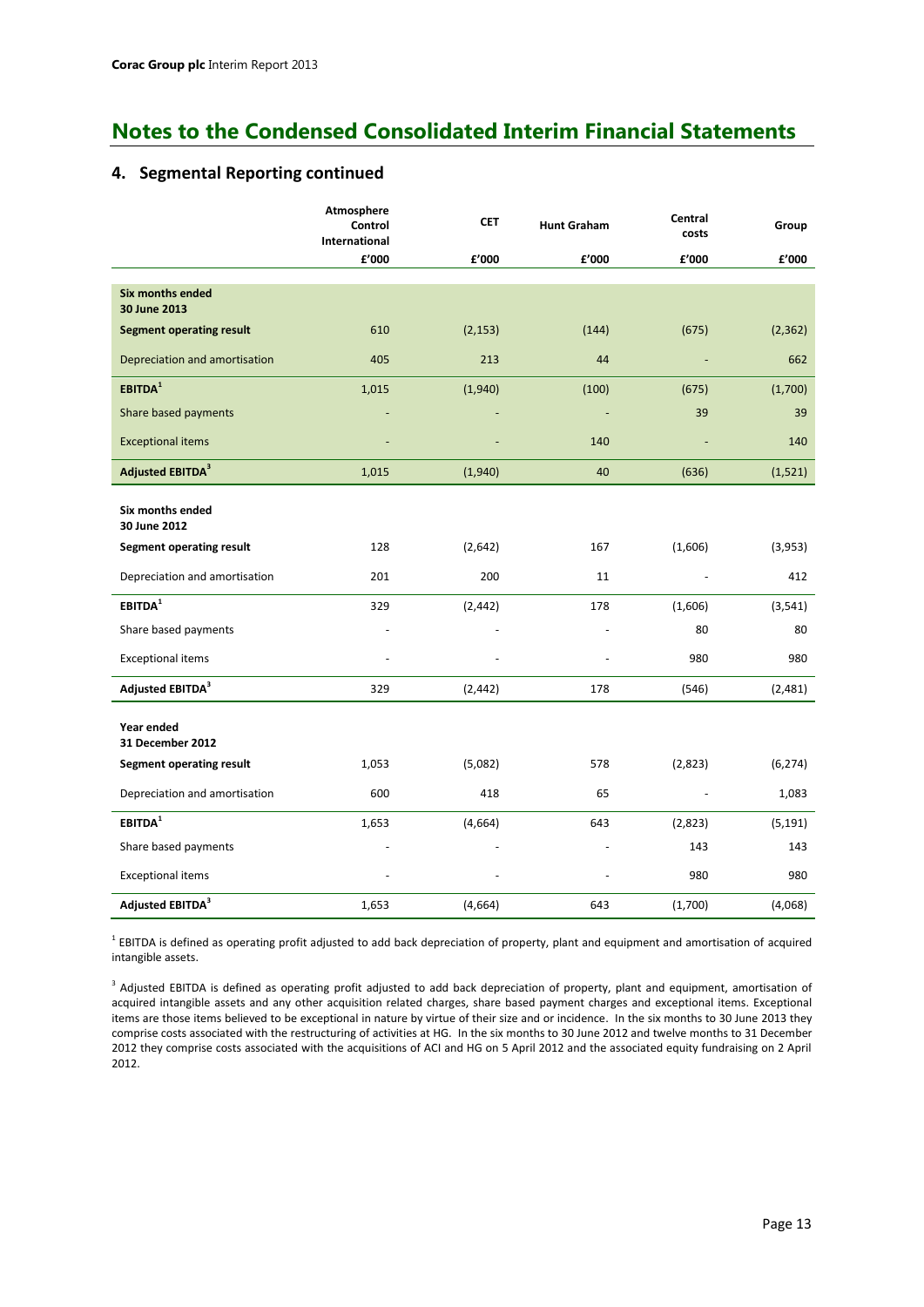#### **5. Loss per share**

The calculation of the basic loss per share is based on the loss after tax for the period divided by the weighted average number of shares in issue during the period as follows:

|                                  | <b>Unaudited</b> | <b>Unaudited</b> | <b>Audited</b> |
|----------------------------------|------------------|------------------|----------------|
|                                  | Six months ended | Six months ended | Year ended     |
|                                  | 30 June          | 30 June          | 31 December    |
|                                  | 2013             | 2012             | 2012           |
|                                  | number           | number           | number         |
| Weighted average shares in issue | 306,379,318      | 275,471,400      | 291,007,168    |

The weighted average number of shares in issue has been reduced by deducting the weighted average number of shares held by the Employee Benefit Trust of 1,506,347 shares (six months ended 30 June 2012 and year ended 31 December 2012: 1,506,347 shares).

The issue of additional shares on exercise of employee share options would decrease the basic loss per share and there is therefore no dilutive effect of employee share options.

### **6. Share Issues**

At 31 December 2012 Corac Group plc has called up share capital of 307,880,416 ordinary shares of nominal value 10p each. On 11 June 2013 the Company issued 50,000 new ordinary shares of nominal value 10p each following the exercise of an employee share option issued at 10 pence per share under the Enterprise Management Incentive (EMI) scheme. At 30 June 2013 Corac Group plc has a total called up share capital of 307,930,416 ordinary shares of nominal value of 10p each.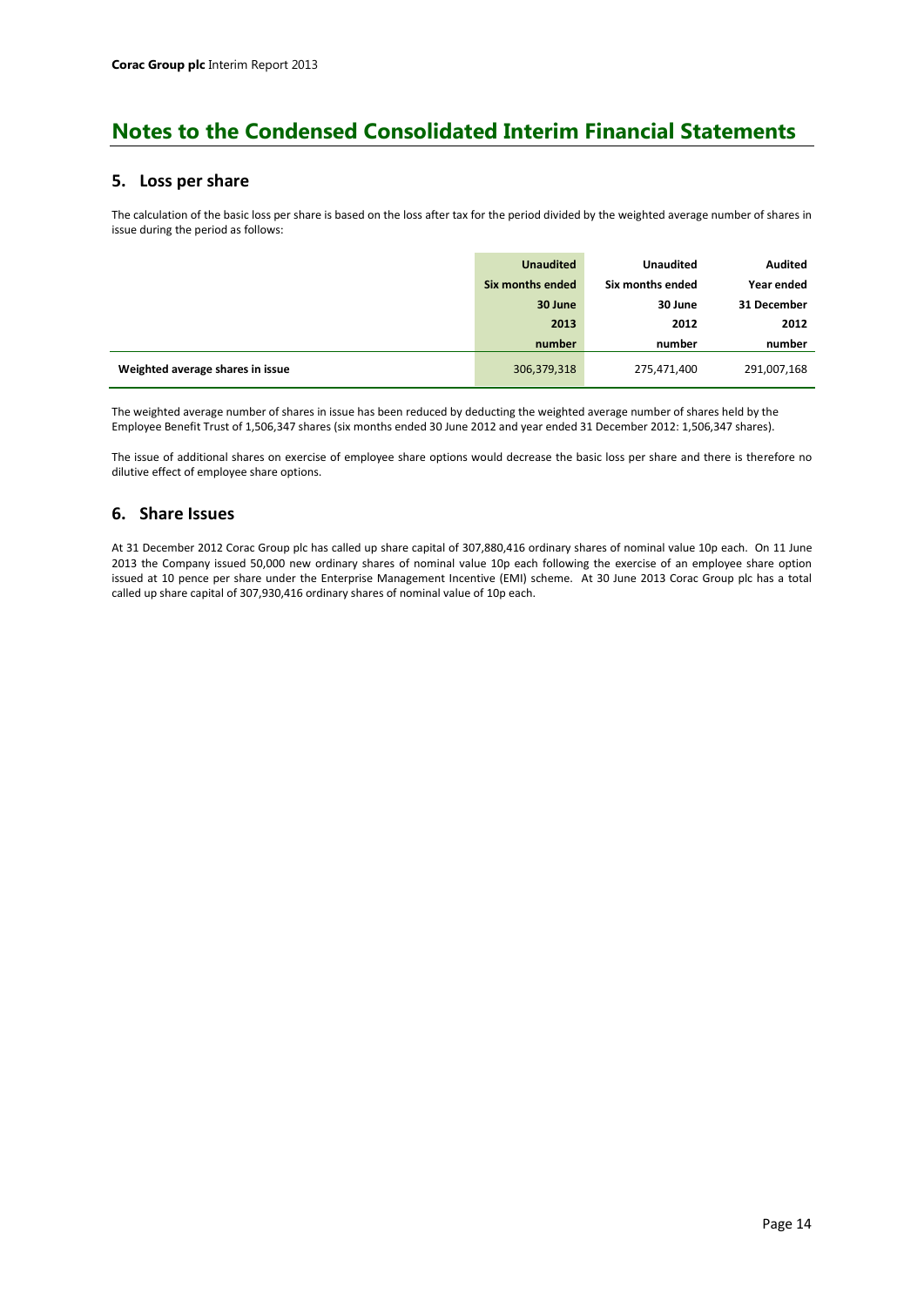## **Company Information**

## **Company number** 3152034

### **Directors**

R W King Non-executive Chairman

P Cartmell Chief Executive Officer

J P Carter Chief Financial Officer (appointed 22 July 2013)

M S Crawford Chief Operatingl Officer

R R Courtney OBE Non-executive Director

Julia Henderson Non-executive Director (appointed 26 March 2013)

### **Secretary** M J Webb

## **Registered office**

Technology Centre 683-685 Stirling Road Slough Berkshire SL1 4ST

## **Nominated adviser and broker**

Cenkos Securities plc 6-8 Tokenhouse Yard London EC2R 7AS

## **Auditor**

Deloitte LLP Abbots House Abbey Street Reading RG1 3BD

### **Solicitor**

Nabarro LLP Lacon House

84 Theobald's Road London WC1X 8RW

### **Bankers**

#### National Westminster Bank plc

1 Penn Road Beaconsfield Buckinghamshire HP9 2PU

## Barclays Bank plc

One Snowhill Queensway Birmingham B4 6GN

## **Patent agent**

Mathys & Squire LLP 120 Holborn London EC1N 2SQ

## **Registrar**

Equiniti PO Box 4630 Aspect House Spencer Road Lancing West Sussex BN99 6QQ

## **Financial PR**

MHP Communications 60 Great Portland Street London W1W 7RT